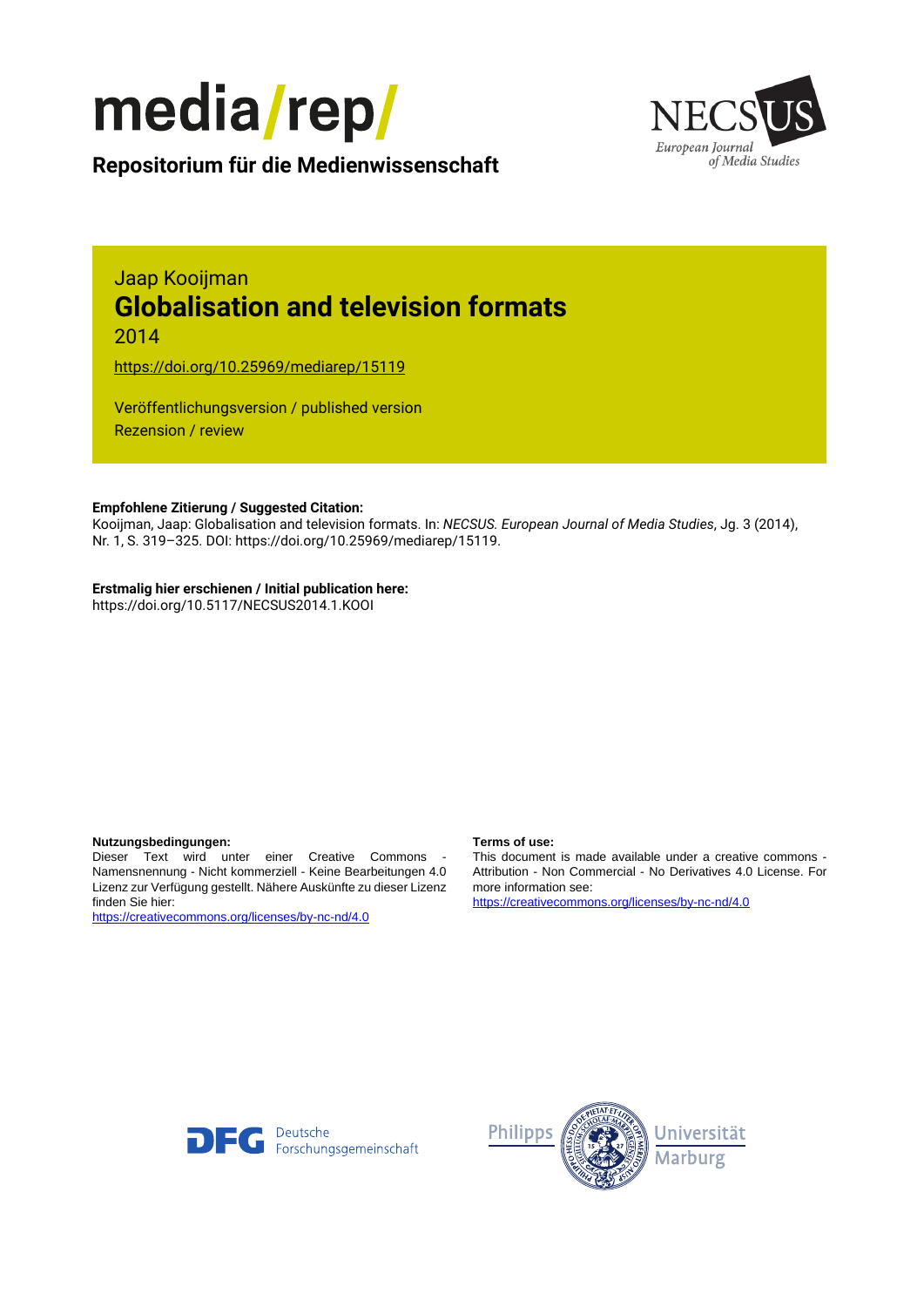EUROPEAN JOURNAL OF MEDIA STUDIES www.necsus-ejms.org Published by: Amsterdam University Press



# **Book reviews**

*edited by Lavinia Brydon and Alena Strohmaier of the NECS Publication Committee*

# **Globalisation and television formats**

#### Jaap Kooijman

At the time of writing this review John de Mol's television production company Talpa has just started airing its latest reality show *Utopia*. As was the case with *Big Brother* in 1999 and *The Voice of Holland* in 2010, Dutch television merely functions as a test market and showroom for international buyers. Only Dutch viewers seem to know or care that these programs originated in the Netherlands, as these shows are considered global television formats elsewhere and products of a transnational entertainment industry. If perceived as 'foreign' at all these shows are most likely recognised as American. Recently, after a successful test run on Dutch television, *The Voice* was bought by the US network NBC and subsequently has been adapted in 50 different nations on five continents including *The Voice Australia*, *The Voice Brasil*, *The Voice of China*, and *The Voice of Afghanistan* (unlike the comparable *Idol* franchise, there are no *The Voice* adaptations in Africa). Tellingly, in its initial press announcement, as an attempt to attract contestants, the Dutch production company implied that *The Voice of Holland* was an American format.

The question of national origin is raised by Silvio Waisboard in his 2004 essay 'McTV': '[c]ould we say that *Survivor/Expedition: Robinson* is unequivocally a Dutch show?' (p. 368).<sup>1</sup> His mistake reveals his answer and argument: this particular reality television format originated in Sweden rather than the Netherlands. Global television formats are designed to be easily adapted in other countries or regions and therefore have no nationally-specific characteristics. This makes the global television format an attractive topic to discuss globalisation along the lines of 'grobalisation' (a term coined by George Ritzer that never caught on) and 'glocalisation' (a term coined by Roland Robertson that did). Grobalisation emphasises the capitalist imperialistic character of globalisation, in which transnational conglomerates rationalise both the production and the consumption of culture in search of profit and economic growth, resulting in global homogeneity. Glocalisation, on the contrary, places most emphasis on how global culture is actively appropriated at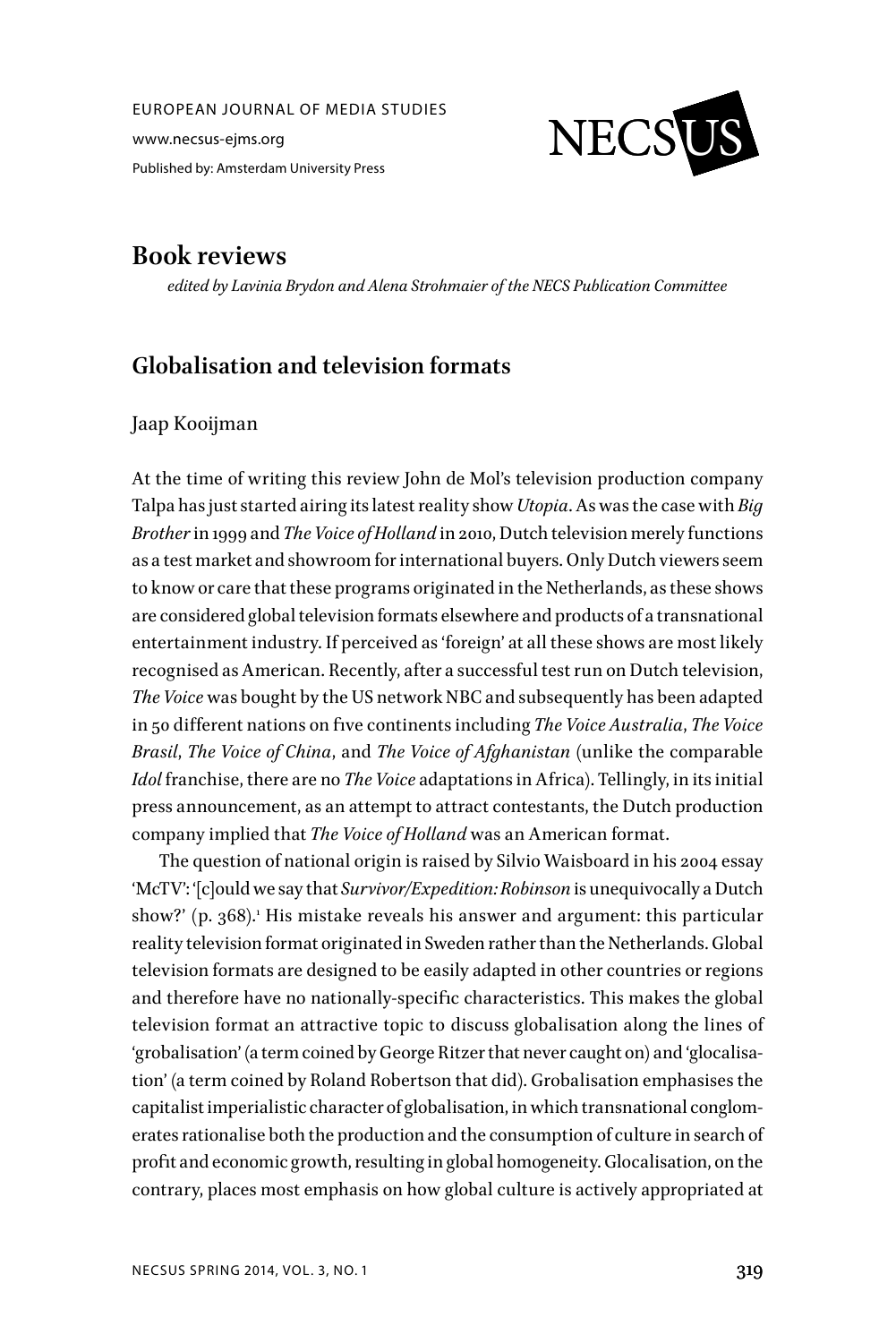the local level, resulting in global heterogeneity.<sup>2</sup> Rather than favoring grobalisation over glocalisation or vice versa, the study of global television formats shows that these are not contradicting positions but instead mutually reinforcing forces in the complex processes of globalisation.

Although no scholarly work has been done on *The Voice* there is ample literature on one of its main predecessors: the *Idol* franchise, which originated in 2001 in the UK as *Pop Idol*. 3 Like *The Voice*, *Pop Idol* has been adapted in more than 40 countries and regions around the world, becoming one of the most popular and profitable global television formats. Although its global popularity may have been taken over by *The Voice*, the *Idol* franchise remains a fascinating case study with which to discuss globalisation, as three recently-published books demonstrate. *Global Television Formats: Understanding Television Across Borders* (London -New York: Routledge, 2012), edited by Tasha Oren and Sharon Shahaf, is a comprehensive collection of essays addressing the topic of global television formats from theoretical, historical, and transnational perspectives, including a four-essay section specifically focused on the *Idol* franchise. Katherine Meizel's *Idolized: Music, Media, and Identity in American Idol* (Bloomington: Indiana University Press, 2011) is a monograph on the US adaptation of the *Idol* format based on interviews with viewers and participants as well as close analyses of the television program and other media. *Adapting Idols: Authenticity, Identity and Performance in a Global Television Format* (Farnham: Ashgate, 2012), edited by Koos Zwaan and Joost de Bruin, is a volume that brings together fifteen case studies of *Idol* adaptations from a wide range of nations and regions in an attempt to break with the Anglo-American bias in the study of the franchise (as *Global Television Formats* also attempts to do). All three books address themes such as the question of 'authenticity' in relation to stars created by a reality television format and the (lack of) agency of the viewers in their ability to vote for their favourite pop idols, among others. My review will focus on the tension that exists between grobalisation and glocalisation as well as the format's American character in spite of its UK origin.

The editors of *Global Television Formats* explain the inclusion of the section specifically devoted to the *Idol* franchise by arguing that the format is 'a particularly cogent example of how the "specific-within-the-universal" tension animates the global blockbuster format' (p. 13). All four essays address this tension in quite different ways. In his case study on *Indian Idol* in comparison to the Indian diasporic presence in *American Idol*, Bisarup Sen perceives the format as an 'engine of difference' in which 'traditional' ethnicity is challenged by new ethnic identities that the global format produces. The essay by Joost de Bruin (who is also co-editor of *Adapting Idols*) presents the intriguing case of *NZ Idol* which, unlike most *Idol* adaptations, is produced by New Zealand's public broadcaster. While most adaptations (broadcast by commercial television networks) aim for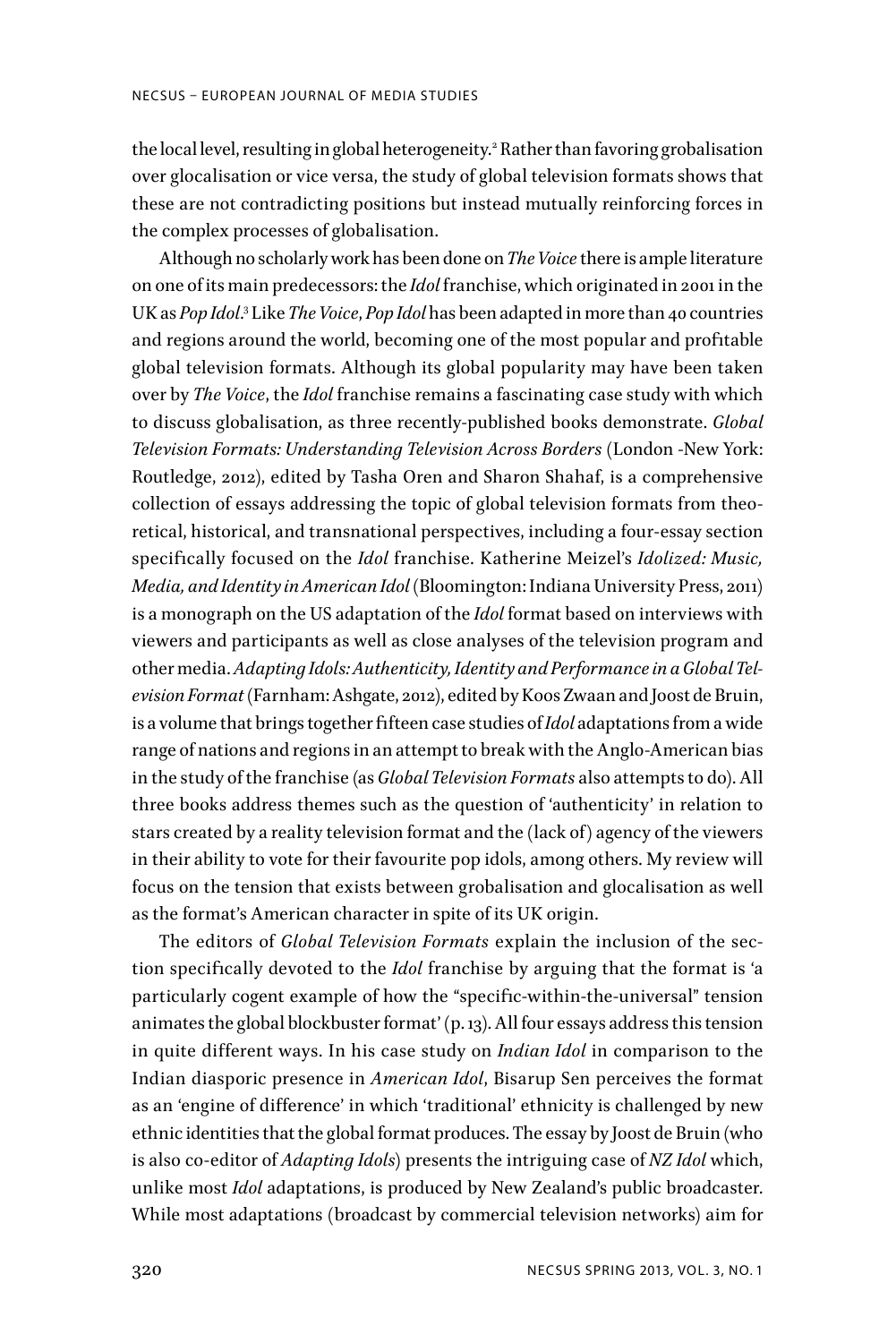Book reviews

maximum profit, the main goal of *NZ Idol* was to promote multiculturalism – a 'nation-building' strategy that may have resulted in a larger visibility of ethnic diversity on television but in the end, as De Bruin shows, failed to productively address the postcolonial questions that New Zealand faces. The essay by Martin Nkosi Ndlela shifts the focus to the African continent, highlighting the different ways in which nations and regions 'localise' the global format. While *Afrikaans Idol* is exceptional (among all *Idol* adaptations, not just the African ones) in its restrictive use of local music traditions and language other African adaptations such as *South African Idol* and *West African Idol* rely heavily on American pop culture. As Ndlela suggests, this can be explained by the format's popularity among niche audiences of African cosmopolitans, which connects the program to global rather than local culture, as well as the aim of African media industries to be part of the global media economy.

The final *Idol* essay in *Global Television Formats* examines *American Idol* and its dominant role in global pop culture. As Erica Jean Bochanty-Aguero argues, *American Idol* is 'not just an "American" singing competition' but 'presents a multifaceted notion of "Americanness" … [through] a self-conscious attempt … to locate, place and "re-center" itself within a non-U.S. global TV franchise and a complex global mediascape' (p. 261). *American Idol* is the most profitable adaptation of the *Idol* franchise as well as the most widely distributed outside its domestic territory, broadcast in more than 130 countries. Bochanty-Aguero shows how *American Idol* can maintain its status as 'the original' by examining the display of explicit Americanness on the show (including its overtly patriotic stance during the war in Iraq), the positioning of Western pop culture as the standard of comparison in the 2003 *World Idol* competition, the way other *Idol* adaptations are 'othered' in the spin-off program *American Idol Presents: The World's Worst Auditions*, and finally the show's self-posturing as a global philanthropist with the charity television spectacle *American Idol Gives Back*. The strength of Bochanty-Aguero's argument lies in that she reveals how American cultural dominance is not just taken for granted but instead actively and self-consciously reclaimed again and again through the show's repositioning against other *Idol* adaptations.

Katherine Meizel's monograph *Idolized* also focuses on the way *American Idol* emphasises its American character. She quotes the show's co-creator Simon Cowell revealing that he 'tried to sell [the format] initially as the great American Dream … which is somebody who could be a cocktail waitress one minute, within sixteen weeks could become the most famous person in America' (p. 81). Although she does not explicitly mention Richard Dyer, Meizel builds on his notion of the 'success myth of stardom' which is rooted in the American Dream. Rather than sheer products of the culture industry, pop idols need to be recognised for their individual talent, combining ordinariness (they are just like us) with extraordinari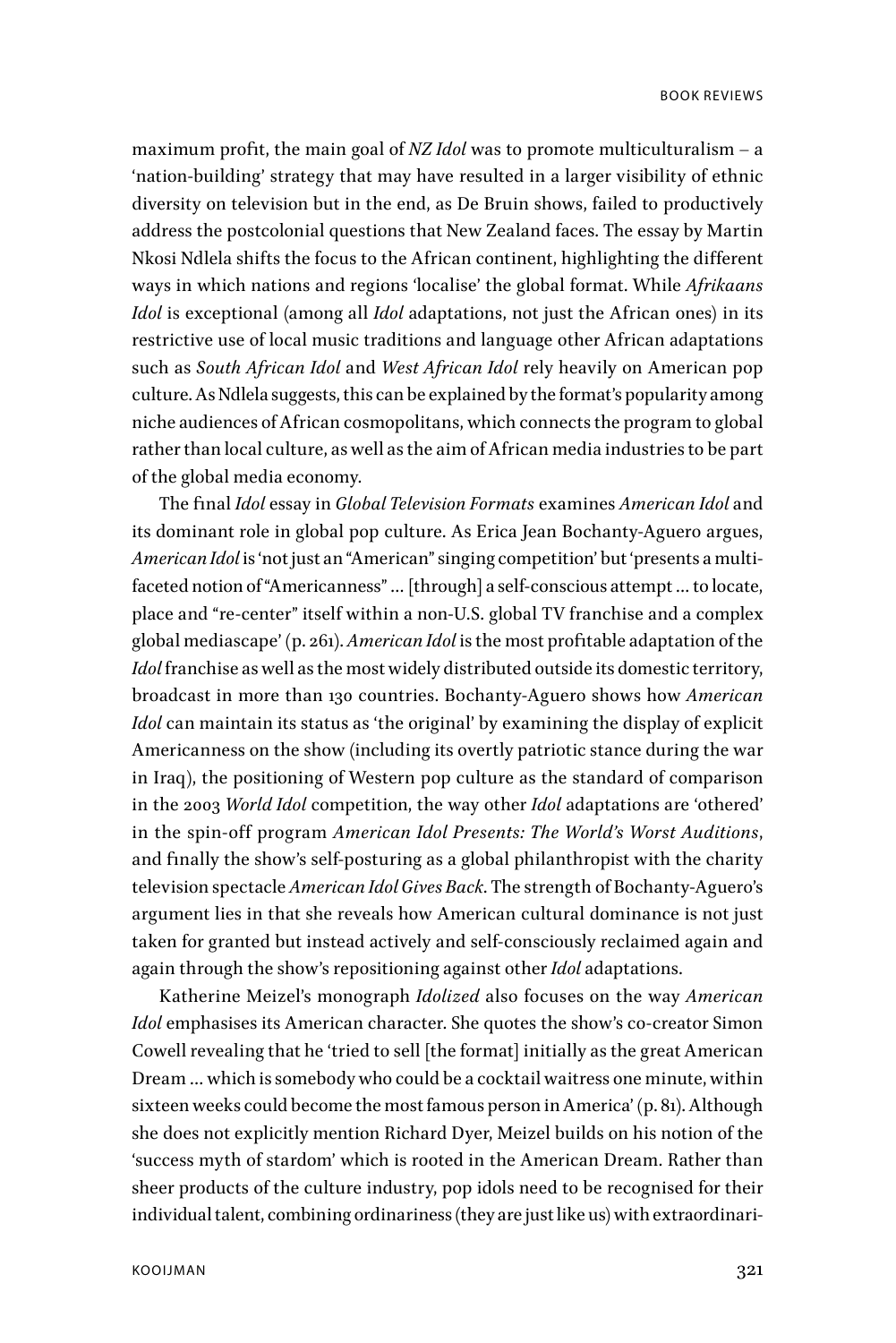ness (they have a special talent just waiting to be discovered). At the auditions held in different cities across the country candidates can win a 'Golden Ticket' to Hollywood where the *American Idol* live shows are broadcast, reinforcing the idea of 'Hollywood as the locus of the American Dream, as the site where that Dream becomes reality (or, at least, reality [television] programming)' (p. 134). The 'Americanness' of *American Idol* – and by extension, many international *Idol* adaptations – is thus based on the way the format 'explores and exploits' (p. 82) the meritocratic ideals of the American Dream as the basis of pop stardom. Moreover, Meizel addresses an aspect that is often forgotten in discussions on globalisation. Processes of glocalisation also take place within the US, as Meizel shows almost as an afterthought in the book's epilogue on how the 2010 *American Idol* finalist Crystal Bowersox embodied local pride and a sense of belonging in her home state Ohio.

The promotional text on the back cover of *Adapting Idols* promises that the volume 'illustrates that even though the same television format is used in countries all over the globe, practices of adaptation can still result in the creation of unique local cultural products'. This suggests an overly optimistic celebration of glocalisation, but fortunately the essays in the book do not fall into this marketing trap. The case studies examine the complexity of globalisation by focusing on how the *Idol* format enables the discussion of local and national issues – not so much by showcasing 'unique local cultural products' but by addressing them through the format's pop-cultural conventions. The essay by Václav Štětka, for example, discusses how the notion of Czech national identity was questioned by the 'ethnic' Roma cultural identity of Vlasta Horváth, winner of the second season of *Czech Search for a Superstar*. As Štětka shows, to the general audience the *Idol* winner became 'a perfectly "normal" Czech' as the format made 'it easier for the audience to identify with Horváth as a superstar' rather than a Roma minority, by 'standardizing him during the course of the contest into the form of a generic pop-culture celebrity, which he, after his victory, truly became' (p. 92). In a similar manner the case of Nevena Tconeva, winner of the first season of Bulgaria's *Music Idol*, discussed by Plamena Kourtova, foregrounds how 'a polarizing cultural discourse of a nation trying to define itself in terms of its Oriental heritage and European membership' (p. 107) is embodied and enunciated by Tconeva's 'Balkanized' performance of 'I Will Always Love You' (as made famous by Whitney Houston). In both cases the conventions of the global television format are used productively – not just to copy a Western 'original' but to renegotiate national identities. However, whereas in the Czech example cultural diversity is glossed over by the generic conventions of global pop culture, in the Bulgarian example cultural diversity is rendered visible by partially breaking with these conventions.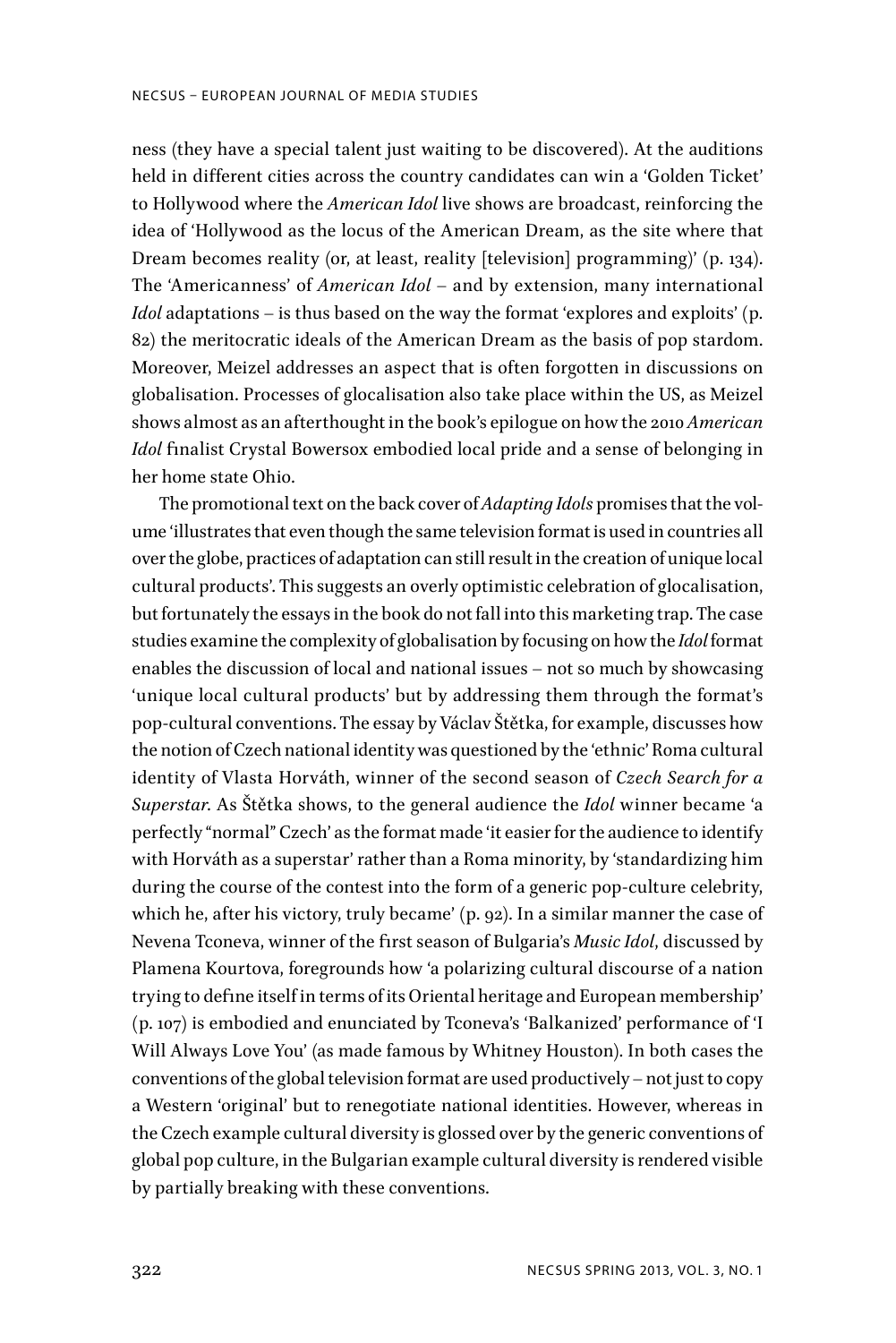Book reviews

That national identity is not the only possible cultural distinction between international *Idol* adaptations is shown by Pia Majbritt Jensen, who compares the Danish *Idols* to *Australian Idol*. The two adaptations differ in production value, which is based on the institutional media context. *Idols* in Denmark was produced by the relatively small commercial channel TV3, targeting a niche audience of youngsters, whereas *Australian Idol* was broadcast by Channel 10, one of the main commercial networks. As a result, the Danish *Idols* became a low-budget cult show in stark contrast to the high-budget entertainment spectacle of *Australian Idol*, which was targeted at a mainstream audience. Quite surprisingly, the editors argue that Jensen's contribution goes 'somewhat against the overall argument of this book' (p. 5). However, her argument actually fits the book's main focus on how differences in local context (be it national, regional, institutional, or political) have an impact on how a global television format is adapted. Regional identity is discussed in Jinna Tay's case study of *Asian Idol*, arguing that the show failed to present 'a cohesive "Asian" whole' (p. 65) as national and linguistic boundaries continued to divide its audience. Tess Conner's essay on *Nigerian Idol*, on the contrary, shows how a nationally-based show can reach a broad audience at three levels: nationally, pan-regionally (12 countries on the African continent), and transnationally (diasporic audiences in the UK and US). The complicated relationship between the regional and the national becomes apparent in the case study by Mary Ghattas which examines the third season of the pan-Arab *Idol* adaptation *Superstar*, broadcast by the Lebanon-based Future Television channel which was founded by the Future Movement political party of Lebanese Prime Minister Rafiq Hariri. During the first two seasons the show promoted a pan-Arab identity rather than a national one. However, one year before the third season Hariri was assassinated, prompting the channel to use *Superstar* as a political vehicle to actively preserve 'our Lebanese identity' (p. 131).

Perhaps the most intriguing development in the adaptation of global television formats is shown by the example of China, as discussed in the essay by Jeroen de Kloet and Stefan Landsberger. As the authors point out, at the time of writing there was no authorised adaptation of the *Idol* format but only an imitation called *Super Girl* which premiered in 2005, attracting an audience of 400 million viewers (an astonishing amount, at least from a Western perspective) and differing most notably from its Western counterparts in its exclusion of male contestants. By now (after the publication of *Adapting Idols*), authorised adaptations of *The Voice* and *Idol* are broadcast on Chinese television: *The Voice of China* premiered on the Zhejiang Television channel in 2012 and *Chinese Idol* on the Shanghai Dragon TV channel in 2013. As De Kloet and Landsberger argue, 'Super Girl is not only about a country opening up to the West, but also about a world that unfolds itself into and onto China … driven by the desire to become part of a country with an alleged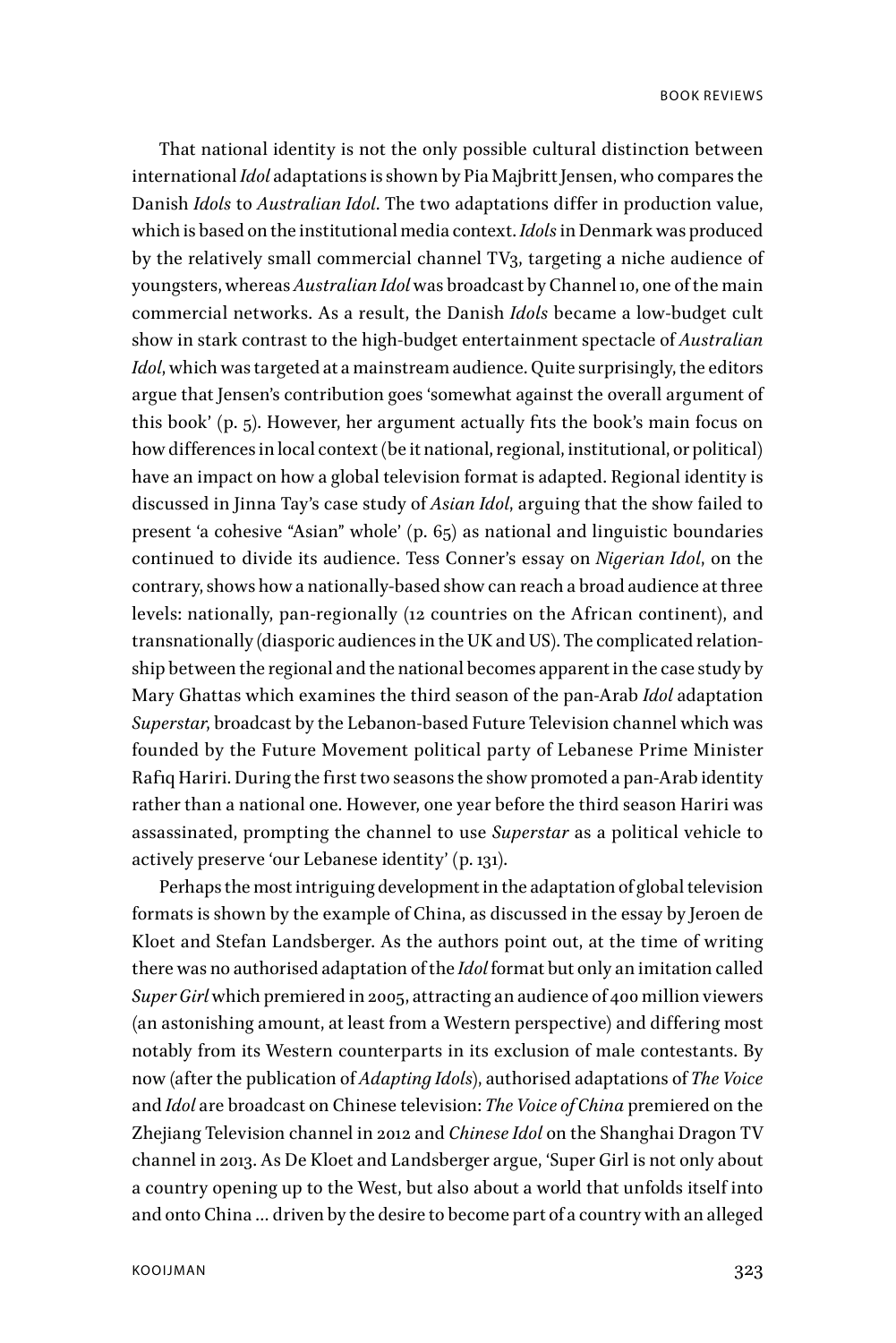prosperous future' (p. 135). The unprecedented popularity of *Super Girls* reveals how the Chinese mediascape is changing and directly challenging the Communist government to respond through regulations and censorship. However, although the authors recognise the empowering and democratising potential of pop culture they refrain from presenting too optimistic of a perspective, concluding that perceiving *Super Girls* as 'a platform for social change seems both naively utopian and simply inadequate' (p. 145).

Taken together the three books – *Global Television Formats*, *Idolized*, and *Adapting Idols* – present a wide range of fascinating case studies, thereby showing not only the relevance of studying global television formats to grasp the complex processes of globalisation but also the richness of the material in spite of the format's rather superficial and generic character. None of the books fall back upon an unproductive division between either a pessimistic perspective of the *Idol* format as culturally imperialistic grobalisation or an optimistic cultural appropriation perspective of glocalisation. Instead, these studies reveal the often contradictory complexities of  $21^{st}$  century globalisation in which questions of national and regional cultural identity, politics, and American dominance in global pop culture remain significant. Similar to global audiences eagerly awaiting their next pop idol, we can only look forward to more of such inspiring research.

#### **Notes**

- 1. Waisboard 2004.
- 2. Ritzer 2004; Robertson 1992. See also Kooijman 2013, pp. 13-15.
- 3. Fairchild 2008; Holmes 2004; Jenkins 2006; Wheelock Stahl 2004, pp. 212-232.

#### **References**

- Fairchild, C. *Pop idols and pirates: Mechanisms of consumption and the global circulation of popular music*. Farnham: Ashgate, 2008.
- Holmes, S. '"Reality Goes Pop!": Reality TV, Popular Music, and Narratives of Stardom in *Pop Idol*', *Television & New Media*, 5:2, 2004: 147-172.
- Jenkins, H. *Convergence culture: Where old and new media collide*. New York: New York University Press, 2006.
- Kooijman, J. *Fabricating the absolute fake: America in contemporary pop culture*, revised and extended edition. Amsterdam: Amsterdam University Press, 2013.
- Ritzer, G. *The McDonaldization of society*, revised new century edition. Thousand Oaks-London-New Delhi: Pine Forge Press, 2004.

Robertson, R. *Globalization: Social theory and global culture*. London: Sage, 1992.

- Waisboard, S. 'McTV: Understanding the Global Popularity of Television Formats', *Television & New Media*, 5:4, 2004: 359-383.
- Wheelock Stahl, M. 'A Moment Like This: *American Idol* and Narratives of Meritocracy' in *Bad music: The music we love to hate*, edited by C. Washburne and M. Derno. London-New York: Routledge, 2004.